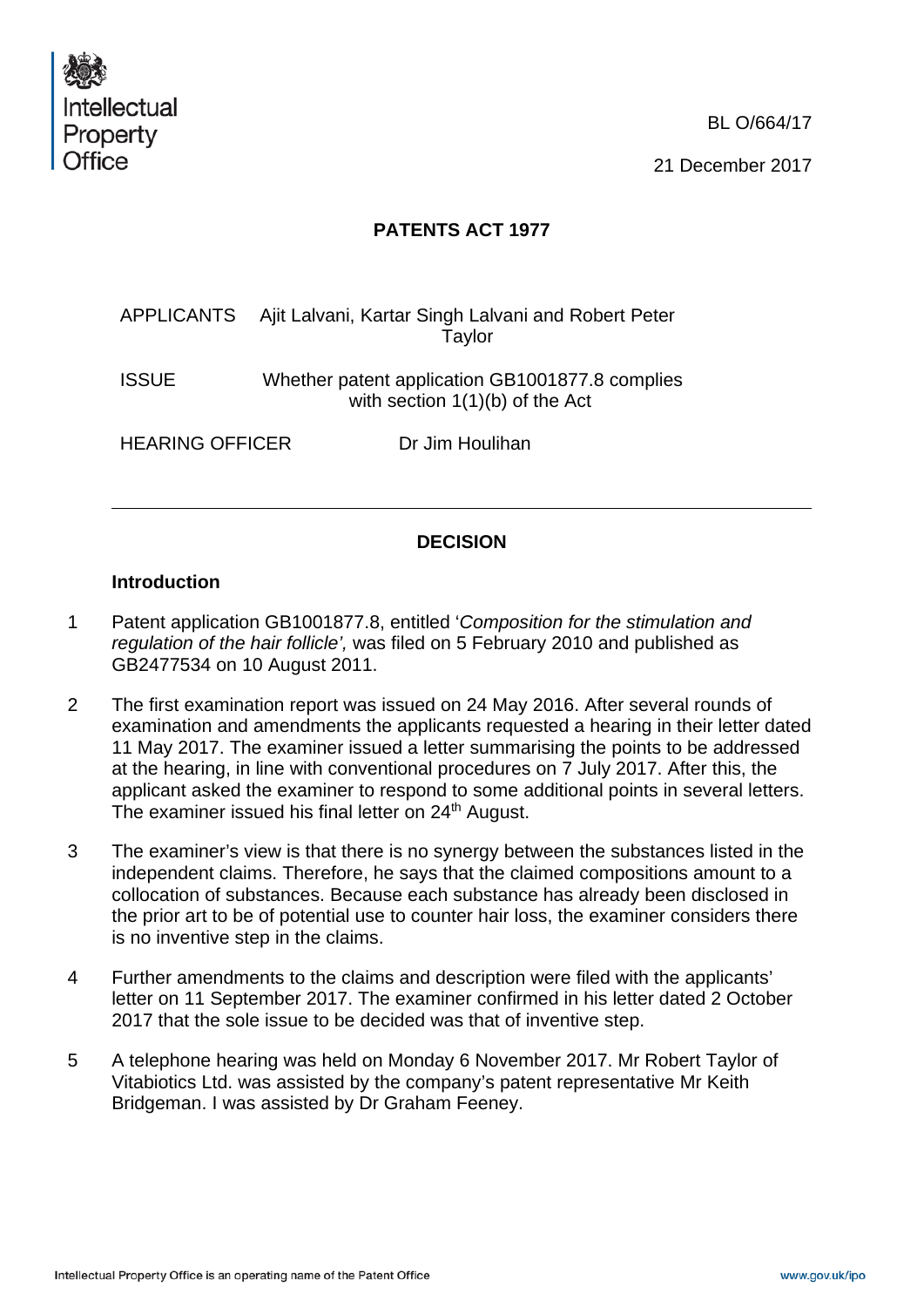6 The applicants opened the hearing with the complaint that the examiner had not responded to the points in their letter of 11 September and that they were unclear about the grounds for his objection. In my view, the examiner's final letter comprehensively and clearly lays out his objection. The applicants' 20 page letter of 11 September goes into considerable detail on the examiner's points and I explained that the purpose of the hearing is to give the applicants the opportunity to expand on their points and disagreements with the examiner. I consider that, on the basis of the applicants' correspondence and their submissions at the hearing, and the examiner's final letter, I can make this decision fairly in a manner that is proportionate to the issues before me, having regard to Rule 74 of the Patent Rules 2007, as amended.

## **Compliance date issues**

7 An as-of-right extension to the compliance period was requested under Rule 108(2) which expired on 24 October 2017. After the hearing, the applicant filed a request for a discretionary extension of the compliance date which was accepted. The compliance date is now 24 December 2017.

#### **The application**

8 The application relates to the formulation of compositions to alleviate hair loss. Page 3 of the application lists seventeen ingredients (with ranges of percentages for each ingredient). At pages 4-5 the relevance of sixteen of these ingredients is briefly explained. The application goes on to explain how the composition may be topically applied to try to address hair loss in men and in women. Pages 7-12 describes a method to prepare a composition using the ingredients.

#### **The Law**

- 9 Section 1(1)(b) and Section 3 of the Act concern inventive step.
- 10 Section 1(1) of the Act sets out the requirements which need to be met for an invention to be granted. The relevant parts read as follows:

*A patent may be granted only for an invention in respect of which the following conditions are satisfied, that is to say –*

*(a)….* 

- *(b) it involves an inventive step*
- *(c)….*
- *(d)….*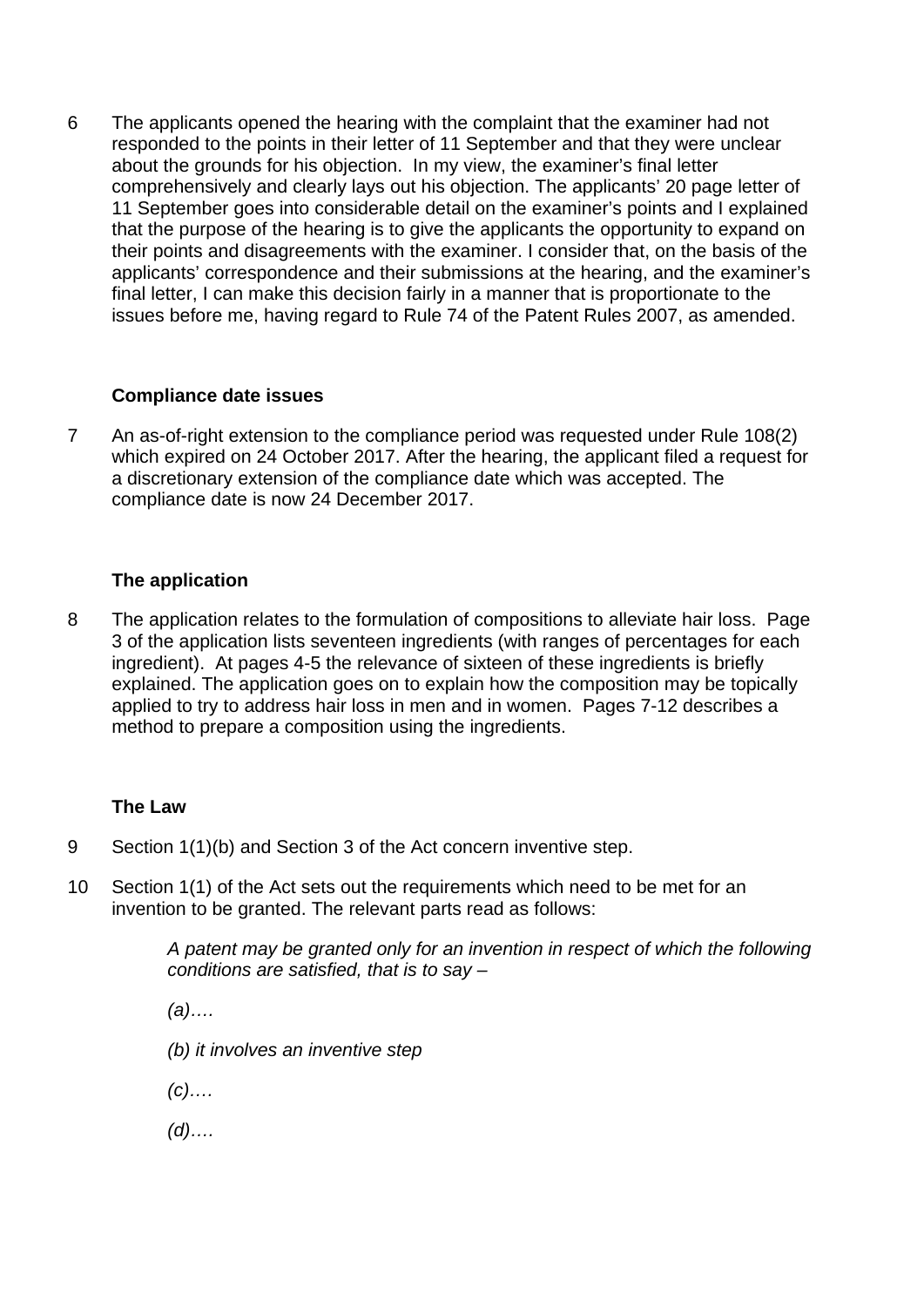11 Section 3 of the Act reads:

*"An invention shall be taken to involve an inventive step if it is not obvious to a person skilled in the art, having regard to any matter which forms part of the state of the art by virtue only of section 2(2) above (and disregarding section 2(3) above)."*

12 Section 2(2) of the Act reads:

*"The state of the art in the case of an invention shall be taken to comprise all matter (whether a product, a process, information about either, or anything else) which has at any time before the priority date of that invention been made available to the public (whether in the United Kingdom or elsewhere) by written or oral description, by use or in any other way".* 

13 In the UK, whether an invention defined by the claims involves an inventive step is assessed using the four-step test first formulated by the Court of Appeal in *Windsurfing International Inc. v Tabur Marine (Great Britain) Ltd[1](#page-2-0)* and restated by the court in *Pozzoli SPA v BDMO SA[2.](#page-2-1)* This test is as follows*:* 

*"(1)(a) Identify the notional "person skilled in the art"* 

*(1)(b) Identify the relevant common general knowledge of that person;* 

*(2) Identify the inventive concept of the claim in question or if that cannot readily be done, construe it;* 

*(3) Identify what, if any, differences exist between the matter cited as forming part of the "state of the art" and the inventive concept of the claim or the claim as construed;* 

*(4) Viewed without any knowledge of the alleged invention as claimed, do those differences constitute steps which would have been obvious to the person skilled in the art or do they require any degree of invention?"* 

## **Preliminary issue - EPO vs. UK jurisprudence**

14 Before considering the inventiveness of the claims, I will address an issue raised by the applicants regarding the jurisprudence of the UK national courts and that of the Boards of Appeal of the European Patent Office (EPO) with respect to the determination of the common general knowledge in the test for inventive step. I deal with the concept of the common general knowledge below where I consider there is not actually a disagreement between the applicant and the examiner's view with respect to the relevance of the citations and the common general knowledge. However, for completeness, I will address the applicants' point on this matter here as

<span id="page-2-0"></span> <sup>1</sup> *Windsurfing International Inc. v Tabur Marine (Great Britain) Ltd*, [1985] RPC 59

<span id="page-2-1"></span><sup>2</sup> *Pozzoli SPA v BDMO SA* [2007] EWCA Civ 588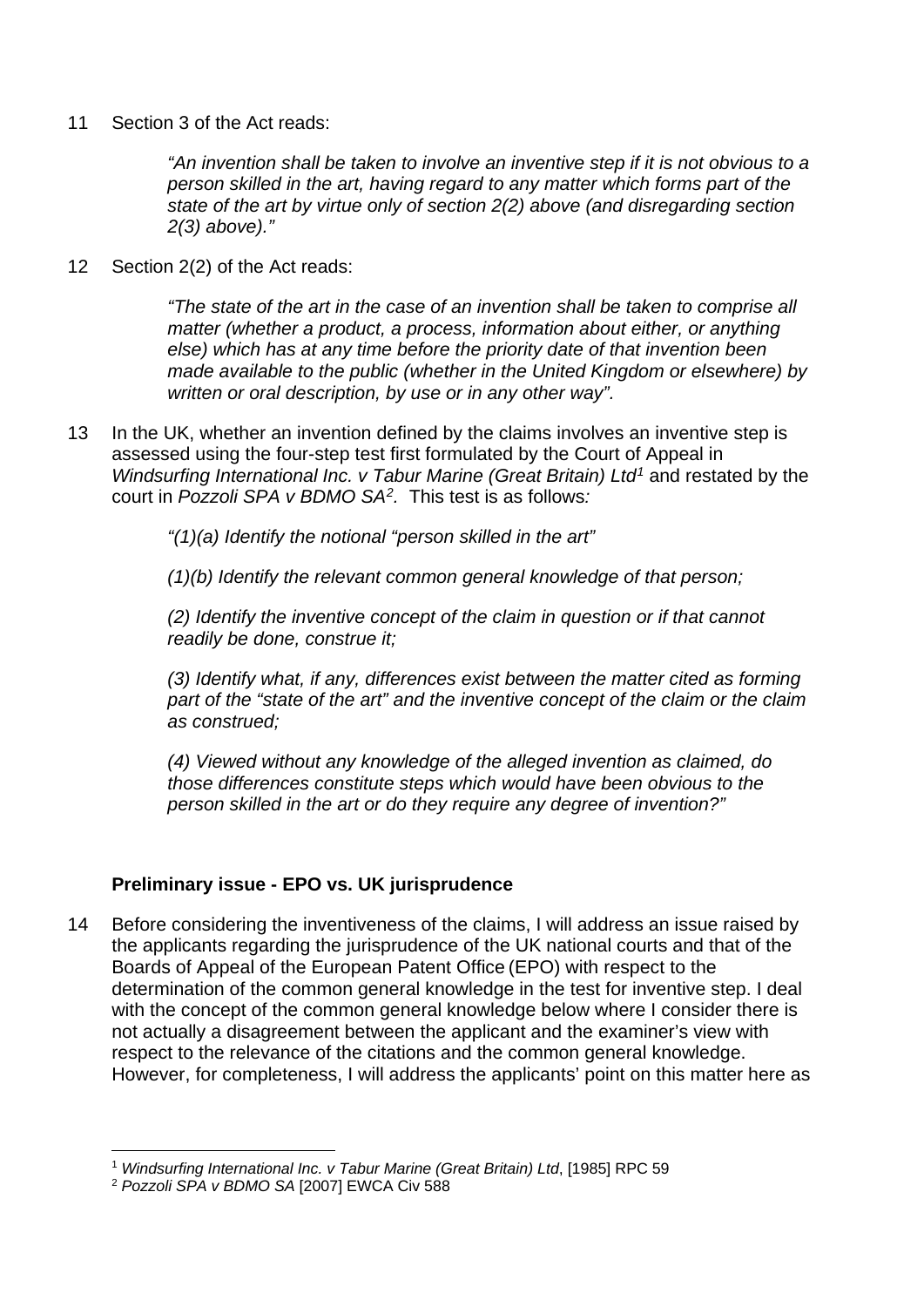they made substantial submissions on it both in written correspondence and in verbal submissions at the hearing.

- *15* The applicants' view is that in light of the judgment of the UK Supreme Court in *Human Genome Sciences v Eli Lilly[3](#page-3-0) (*hereafter *HGS)*, the decisions of the EPO are now binding on me, even in preference to UK case law. Specifically, it was argued that I am bound to follow the so-called 'problem-solution' approach used by the EPO when addressing issues of inventive step and to view the common general knowledge in light of EPO practice.
- *16* The applicants' letter filed on 11 September 2017 states: "..*the Supreme Court stated in Human Genome Sciences…that EPO Boards of Appeal rulings should be followed where the Board has adopted a consistent approach to an issue in a number of decisions, and that it would require very unusual facts to justify a national court not following that approach. There has been a consistent approach in the EPO Boards of Appeal ruling concerning common general knowledge. There are also not any "very unusual facts" (in the present case) that would justify not following that approach*".
- 17 In *Re. HGS*, Lord Neuberger said, at paragraph 87:

*"Further, while national courts should normally follow the established jurisprudence of the EPO, that does not mean that we should regard the reasoning in each decision of the Board as effectively binding on us. There will no doubt sometimes be a Board decision which a national court considers may take the law in an inappropriate direction, misapplies previous EPO jurisprudence, or fails to take a relevant argument into account. In such cases, the national court may well think it right not to apply the reasoning in the particular decision. While consistency of approach is important, there has to be room for dialogue between a national court and the EPO (as well as between national courts themselves). Nonetheless, where the Board has adopted a consistent approach to an issue in a number of decisions, it would require very unusual facts to justify a national court not following that approach."*

*18* I disagree with Mr Bridgeman that this judgment means that EPO decisions are necessarily binding upon me. In my view, it is clear from Lord Neuberger's comment that this is not the intention of the Supreme Court. Rather, my view is that EPO decisions may be persuasive where there is similarity on the nature of the facts between a case in question and an EPO decision. I see no reason on the basis of Lord Neuberger's statement to depart from the *Windsurfing/Pozzoli* test, which has consistently been used by the UK courts to decide on inventive step.

<span id="page-3-0"></span> <sup>3</sup> *Human Genome Sciences v Eli Lilly UKSC 51, [2012] RPC <sup>6</sup>*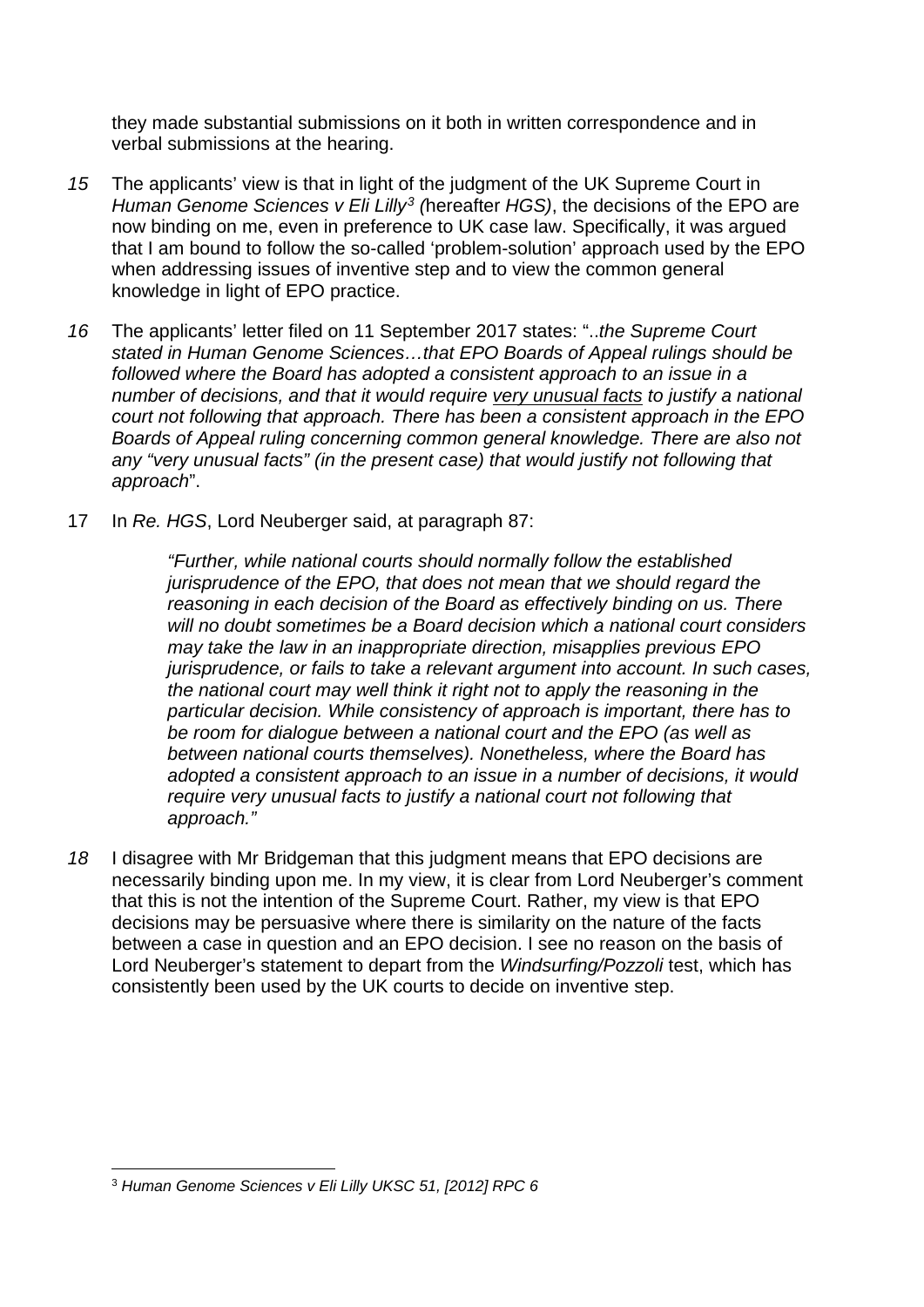# **Claims**

*19* The final set of claims were filed on 11 September 2017 and consist of five independent claims and three dependent claims. Claim 1 reads:

> *A topically applied composition for combined, sequential or simultaneous administration, that includes Glucosamine and Chondroitin Sulphate, in which (a) the proportion according to weight of Glucosamine and Chondroitin Sulphate is not the greatest of the constituents, and which (b) the weight of Methyl Sulphonyl Methane exceeds the combined weight of Glucosamine and Chondroitin Sulphate, and that (c) also consists essentially of : L-Arginine, Oleoresin Capsicum and D-Panthenol, for the treatment of hair loss in humans.*

- 20 The opening part of independent claims 2-5 is identical to the part of claim 1 which reads "*A topically applied composition…. also consists essentially of L-Arginine, Oleoresin Capsicum and D-Pathenol*"; thereafter each of claims 2-5 list further ingredients.
- 21 The additional ingredients detailed in each of claims 2-5 are as follows:

*Claim 2: "…and one or more of Vitamin A palmitate, thiamine hydrochloride, pyridoxine hydrochloride, niacinamide, ginger oil, cinnamon oil, magnesium, zinc, manganese, sodium glycerophosphate [or] L-lysine hydrochloride…* 

*Claim 3: "…and two or more of Vitamin A palmitate, thiamine hydrochloride, pyridoxine hydrochloride, niacinamide, ginger oil, cinnamon oil, magnesium, zinc, manganese, sodium glycerophosphate [or] L-lysine hydrochloride…* 

*Claim 4: "…and Vitamin A palmitate, thiamine hydrochloride, pyridoxine hydrochloride, niacinamide, ginger oil, cinnamon oil, magnesium, zinc, manganese, sodium glycerophosphate [and] L-lysine hydrochloride…* 

*Claim 5: "…and preservatives, co-solvent (propylene glycol), fragrances, antioidant, cooling-agent (menthol), emulsifier and vehicle (purified water)…* 

- 22 Each of claims 2-5 has as the final phrase "…*for the treatment of hair loss in humans.*" as per claim 1.
- 23 Dependent claims 6-8 add further restrictions.
- 24 I will focus this decision on claim 1 and then consider if the additional components listed in claims 2-5 or the parameters detailed in the dependent claims affect my decision. I will deal with the construction of claim 1 in the context of identifying the inventive concept under step two of the *Pozzoli* test below.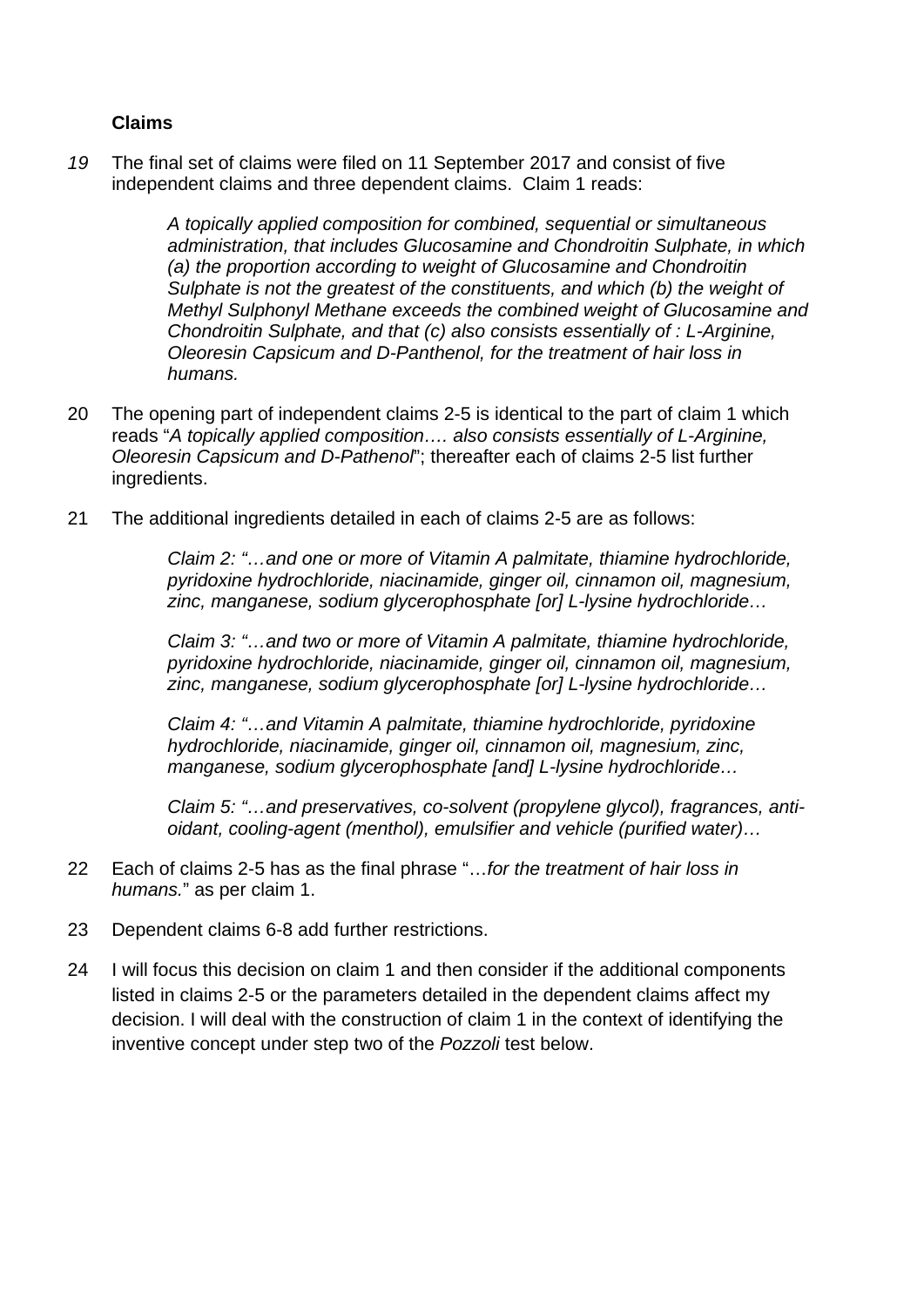# The notional person skilled in the art (step (1)(a))

- 25 In his final letter of 24 August 2017 at paragraph 7 the examiner summarises his view of the skilled person as *"The person skilled in the art is a team comprising a clinical trichologist or dermato-trichologist, a dermatologist, and a researcher working in the area of pharmaceutical preparations for skin and scalp disorders and hair loss."*
- 26 The application in suit concerns compositions of lotions for treating hair loss when applied topically. I note that the applicants have not disagreed on this point and consider that this is a reasonable definition of the skilled person.

# Identify the relevant common general knowledge of that person (step (1)(b))

27 During correspondence and at the hearing the applicants made strenuous submissions on the subject of the common general knowledge of the skilled person. Essentially the applicants contended that the documents cited by the examiner were not relevant, either singly or as a collection of documents. The applicants' submission on common general knowledge were intertwined with the issue of the 'state of the art' which is relevant to step 3 of the *Pozzoli* test below. For ease, I will deal with both of these issues at this stage.

The thrust of Mr Bridgeman's submissions was that none of the patent documents were common general knowledge and therefore I should disregard them. In their letter the applicants say "*the proposed prior art documents must come within the common general knowledge before the priority date in order to be able to challenge the inventiveness of an invention*". Mr Bridgeman referred me to the Manual of Patent Practice at 3.37.1 and said "*…examiners, [at the] IPO…,..everywhere don't get right the next section. The examiner must consider the common general knowledge of the skilled person and consequently be caused to disregard documents that are not the common general knowledge of the skilled person. This was not done in this instance."*

- 28 Mr Bridgeman then referred to case law cited in the Manual of Patent Practice in *Re. General Tire[4](#page-5-0)*, *Re. Sandoz[5](#page-5-1)* and *Re. Raychem[6](#page-5-2)* to substantiate his point.
- 29 In paragraph 8 of his final letter the examiner says "*It is not my contention that any of the patent documents cited in this report form part of the common general knowledge*". Mr Bridgeman submitted that case law and practice referred to in paragraphs 3.36 to 3.37 of the Manual of Patent Practice meant that "*the examiner must then consider the common general knowledge of the skilled person and consequently be caused to disregard prior art and document that are not common general knowledge*". Mr Bridgeman then went on to refer to *Re.* G*eneral Tire* where Sachs LJ stated that *"it is clear that individual patent specifications and their contents*

<span id="page-5-0"></span> <sup>4</sup> <sup>G</sup>*eneral Tire & Rubber Co v Firestone Tyre & Rubber Co Ltd [1972] RPC 457*

<span id="page-5-1"></span><sup>5</sup> *Sandoz Ltd (Frei's Application)* [1976] RPC 449

<span id="page-5-2"></span><sup>6</sup> *Raychem Corp's Patents* [1998] RPC 31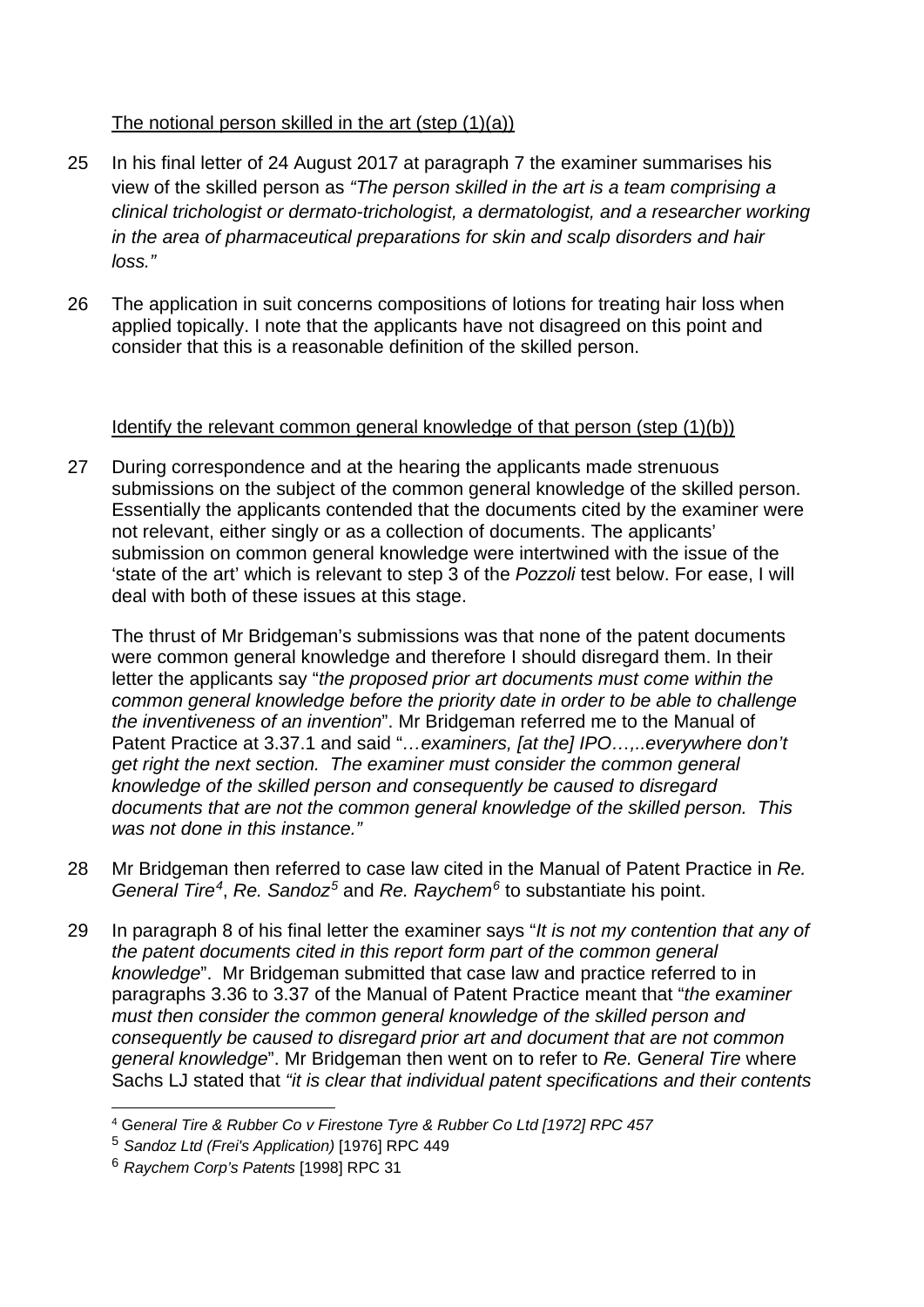*do not normally form part of the relevant common general knowledge"*. Later in the hearing, however, Mr Bridgeman referred to the Manual of Patent Practice paragraph 3.36 and said that a single document can be used to establish the state of the art even if it is not common general knowledge. However, Mr Bridgeman's submitted that only one document could be used to establish the state of the art and that several documents cannot be used to attack inventiveness by establishing the state of the art as the examiner has done.

- 30 I disagree with some of Mr Bridgeman's submissions about the common general knowledge. I agree with him that in order to establish the common general knowledge for the purposes of step 1(b) of the *Pozzoli* test it is necessary to prove that documents or the matter which they describe was common general knowledge before the priority date. However, there is an important distinction between the common general knowledge and the state of the art. It is clear from section 2(2) of the Act that the state of the art includes all matter which was known before the priority date of the application in suit. Such matter does not have to be common general knowledge, nor limited to one document. It is the state of the art that is relevant to step 3 of the *Pozzoli* test which I will deal with below.
- 31 Central to the claims are three ingredients: glucosamine, chondroitin sulphate and methyl sulphonyl methane (MSM). I do not see that the examiner is saying that these substances were part of the common general knowledge. I do not disagree with Mr Bridgeman that glucosamine, chondroitin sulphate and MSM were not common general knowledge in the field of the treatment of hair loss at the priority date. However, whether this is relevant to the determination of inventive step will become clear in step 3 of the *Pozzoli* test.
- 32 In my view the other substances in the claims, the minerals, amino acids, vitamin derivatives and oil extracts, namely those listed in the passage of claim 1 which reads "*L-Arginine, Oleoresin capsicum….L-Lysine HCL",* and the additional ingredients in claims 2-5 (as listed above in paragraph 21) would have been common general knowledge to the skilled person in this art at the time of filing of this application.

## Identify the inventive concept of the claim in question or if that cannot readily be done, construe it (step 2)

33 In order to identify the inventive concepts to be tested I need to construe the claims. As the examiner's view is that the claims relate to a collocation of ingredients, in construing the inventive concept I will follow the guidance of Lord Hoffmann in the House of Lords judgment in *Re. Sabaf*[7](#page-6-0) which is the leading authority on collocation. His Lordship said:

> "..*before you can apply s.3 and ask whether the invention involves an inventive step, you first have to decide what the invention is. In particular, you have to decide whether you are dealing with one invention or two or more*

<span id="page-6-0"></span> <sup>7</sup> *Sabaf v MFI Furniture Centres Ltd* [2005] RPC 10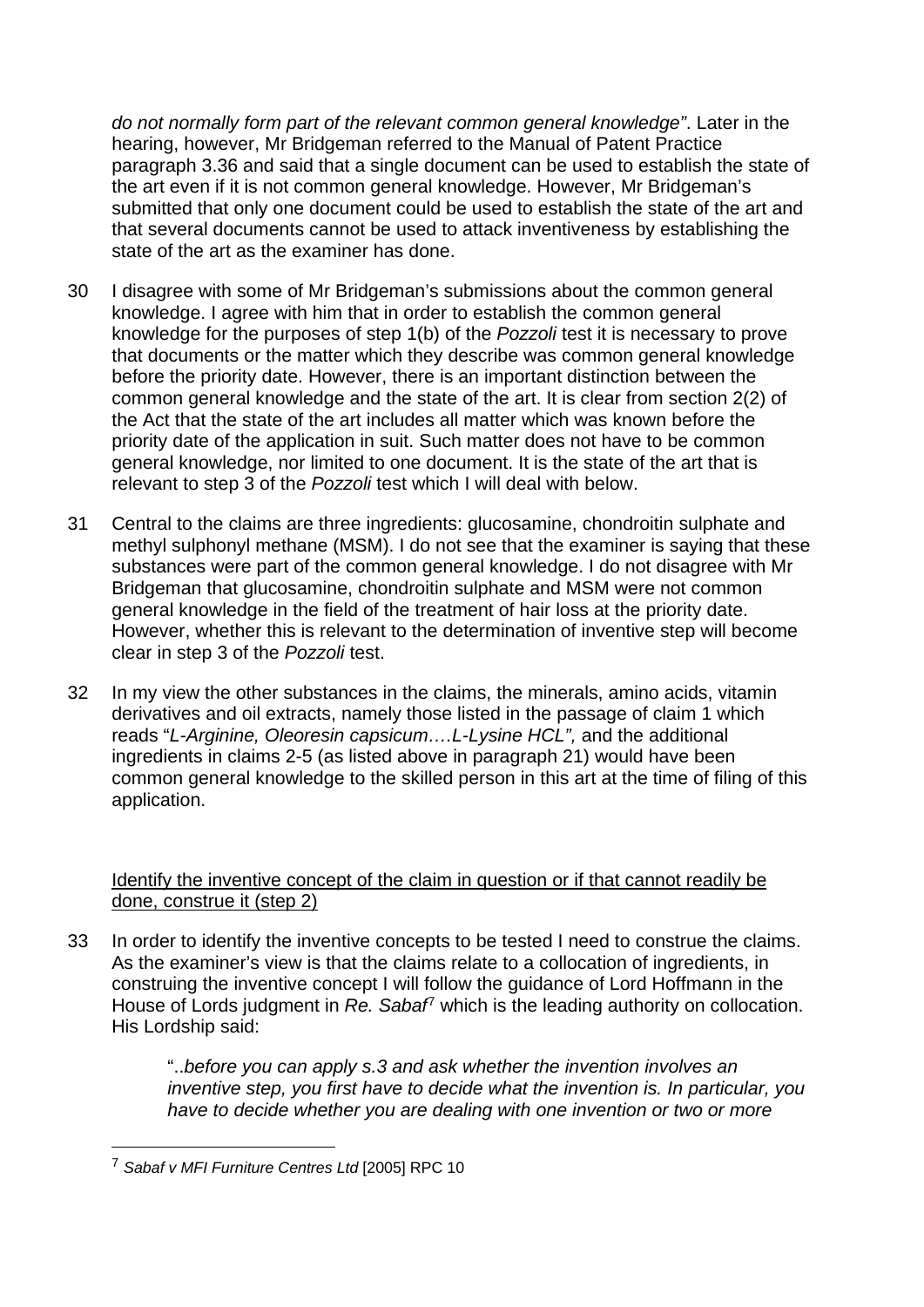*inventions. Two inventions do not become one invention because they are included in the same hardware. A compact motor car may contain many inventions, each operating independently of each other but all designed to contribute to the overall goal of having a compact car. That does not make the car a single invention."* 

34 Each independently claimed composition is formulated to be topically applied and must contain the following:

> *"Glucosamine and Chondroitin Sulphate, in which (a) the proportion according to weight of Glucosamine and Chondroitin Sulphate is not the greatest of the constituents, and which (b) the proportion of Glucosamine and Chondroitin Sulphate according to weight is exceeded by Methyl Sulphonyl Methane"*

- 35 I take this to mean than in each claimed composition the amount of MSM must be greater than the combined amount of glucosamine and chondroitin sulphate, by weight.
- 36 The requirement for '*combined, sequential or simultaneous administration*' is unclear because it seems that only a single composition is defined in each instance. It is not clear what is combined or sequential. Is it the claimed composition with other compositions or parts of the claimed composition? Nonetheless, I do not think this is germane to the determination of the inventive concept which lies in the composition itself.
- 37 The closing phrase of claims 1-5 states *'for the treatment of hair loss in humans'*. In one sense this phrase imparts the characteristics of a second medical use claim, specifically afforded protection by section 4A(4) of the Act, on claims 1-5. On the other hand, it is generally considered that hair loss treatments are cosmetic rather than therapeutic. No submissions were made on the construction of this phrase in terms of section 4A(4). Thus, I consider this phrase means that the claimed compositions must be suitable for the treatment of hair loss in humans. In any event I do not think this has a bearing on the relevance of the cited prior art as all of the cited prior art relates to hair loss compositions.
- 38 Having arrived at a view as to the construction for each of the claims to be tested, I must next identify or construe the inventive concept(s) for each claim. Whilst ordinarily patent claims are considered in their entirety such that the inventive concept might be taken to concern each and every technical feature working together, this is not true if a claim merely defines an aggregation or mere collocation of features rather than a true combination.
- *39* For the purpose of assessing inventiveness, I must therefore consider whether each one of claims 1-5 relates to a single invention or to two or more inventions as per *Re. Sabaf.*
- 40 The applicants argued that the *'SABAF ruling is irrelevant to the present invention. They merely judged a case in which it was pointed out that it was not inventive to add together two obviously effective inventions in their entirety to get a third invention. The example they gave was a machine for producing sausages, which consists of a known mincing machine and a known filling machine disposed side by*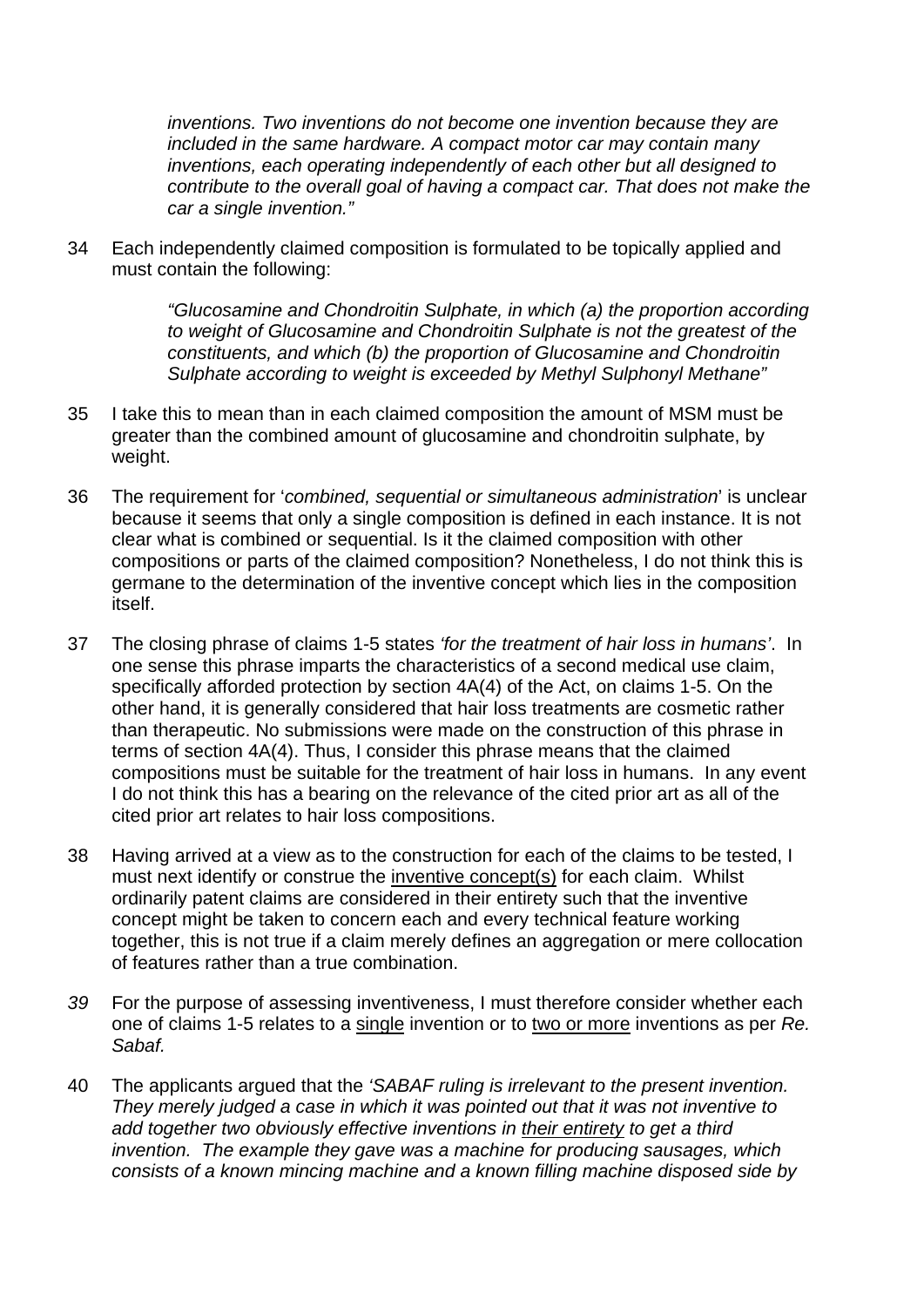*side...a mere collocation of two known concepts that are very effective for the purpose they are being used for…*..*What you [the examiner] have done is to take one or a few substances out of as many as a thousand constituents from different patents without any logic, reason or rationale as to why those few elements have been selected. This is not complying with the SABAF ruling at all."*

41 The applicants referred to the "*EPO Guidelines for Substantive Examination" (December 2003) which state that:* 

*9.5Combination vs. juxtaposition or aggregation* 

*"The invention claimed must normally be considered as a whole. When a claim consists of a 'combination of features', it is not correct to argue that the separate features of the combination taken by themselves are known or obvious and that 'therefore' the whole subject-matter claimed is obvious. However, where the claim is merely an 'aggregation or juxtaposition of*  features' and not a true combination, it is enough to show that the individual *features are obvious to prove that the aggregation of features does not involve an inventive step. A set of technical features is regarded as a combination of features if the functional interaction between the features achieves a combined technical effect which is different from, e.g. greater than, the sum of the technical effects of the individual features. In other words, the interactions of the individual features must produce a synergistic effect. If no such synergistic effect exists, there is no more than a mere aggregation of features. "*

*Chapter IV, Annex 2.1 Obvious and consequently non-inventive combination of features:*

*"The invention consists merely in the juxtaposition or association of known devices or processes functioning in their normal way and not producing any non-obvious working inter-relationship."*

42 Hoffmann LJ referred to these guidelines in *Re. Sabaf* where he said:

"*The EPO guidelines say that 'the invention claimed must normally be considered as a whole'. But equally, one must not try to consider as a whole what are in fact two separate inventions. What the Guidelines do is to state the principle upon which you decide whether you are dealing with a single invention or not. If the two integers interact upon each other, if there is synergy between them, they constitute a single invention having a combined effect and one applies section 3 to the idea of combining them. If each integer 'performs its own proper function independently of any of the others', then each is for the purposes of section 3 a separate invention and it has to be applied to each one separately"*

- 43 It is clear to me the approach to collocation adopted in *Re. Sabaf* was intended to be consistent with EPO practice in this area and is clearly good law in the UK.
- 44 The applicants, both in correspondence and at the hearing, made significant submissions on the issue of synergy which I will now look at in detail.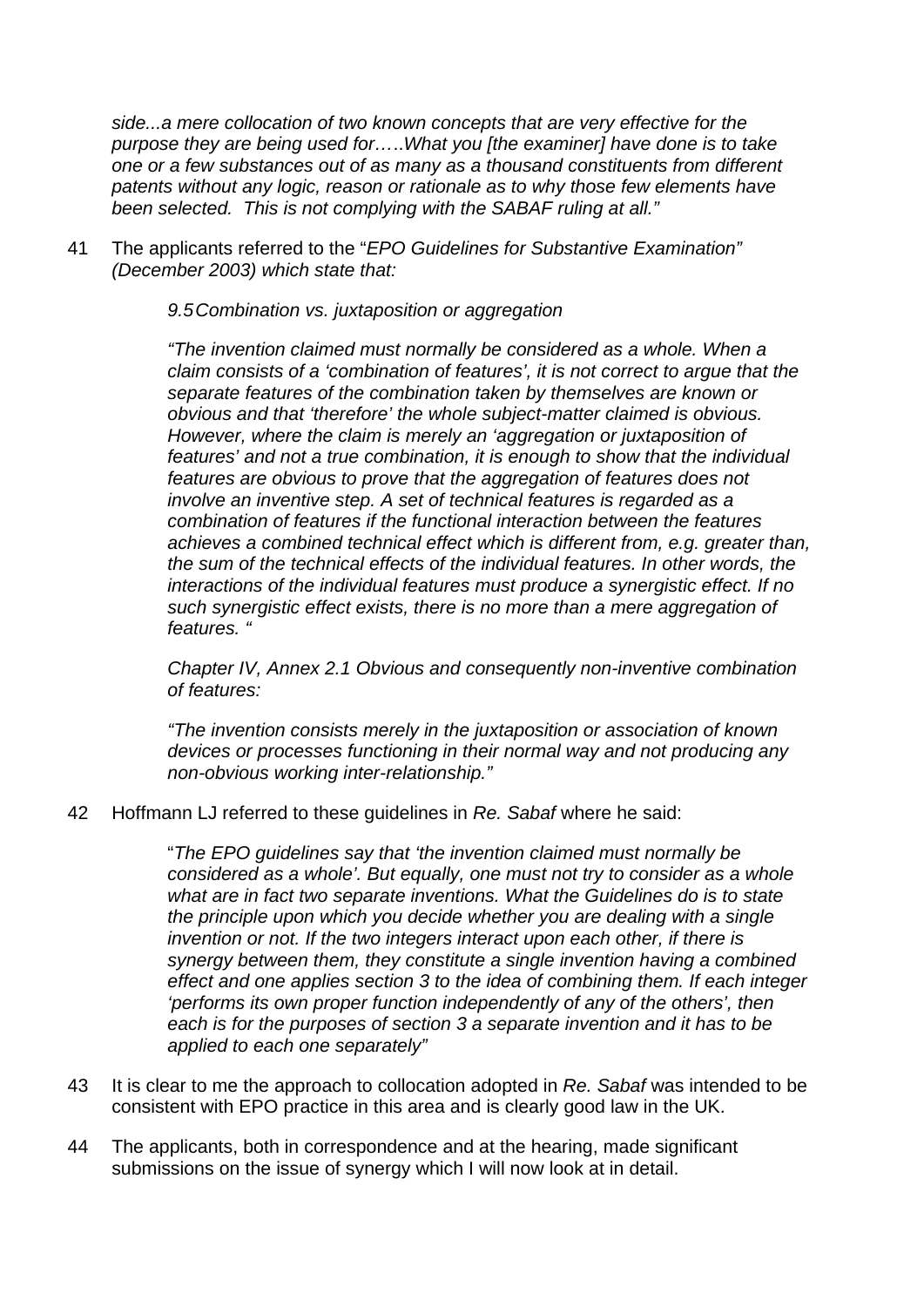- 45 The examiner said in paragraph 12 of his final letter that *'each substance [of the inventions] performs its own function independently of any of the others'.*
- 46 A passage in the description at pages 12-13 under the header of *'Industrial applicability'* says *'there is a synergistic composition, or the use of that composition in the manufacture of a medicament, for the stimulation and regulation of the hair follicle, for combined, sequential or simultaneous administration, in any form, via any biological route.'* The only other reference to synergy in the description, either explicit or implicit, is on page 1 which simply states "*the invention concerns a synergistic composition for the stimulation and regulation of the hair follicle*".
- 47 A passage in the applicants' written submissions on page 17 says "*Hair growth goes through a sequence of entirely interdependent biochemical reactions without which healthy hair could not grow. Scalp blood flow and circulation facilitates the availability of hormones and nutrients to the scalp. An increase in IGF-1 production then promotes the stimulation of hair follicles. Dermal papilla cells develop in to hair matrix cells when hair growth is stimulated. Keratin, the hair protein is then formed via a sequence of enzymes involved in protein biosynthesis necessary for hair growth that require mineral cofactors used in the present invention in several consecutive steps, and certain amino acids. Sebum secretion is required for the proper secretion of hair. Pigment is added to the hair via melanin biosynthesis. Without each of these biochemical reactions functioning optimally the hair would not properly be formed. The constituents are included in order to promote each of these stages of healthy hair growth : the facilitation of follicle stimulation (glucosamine, chondroitin sulphate), sebum secretion (vitamin A), melanin biosynthesis (Pyridoxine, D panthenol), niacinamide (scalp circulation), L-arginine, L-lysine (scalp hair growth), hair growth (manganese, magnesium works with calcium), keratin and collagen formation (Methyl Sulphonyl Methane), scalp blood flow (Oleoresin Capsicum), increasing IGF-1 production in hair follicles (Capsaicin). The constituents are therefore very much part of an interactive process, as are virtually all sequences of biochemical reactions."*
- 48 The applicants' letter goes on to say *"Under the present circumstances, there is no obligation to provide evidence that clinically proves that the constituents have a greater synergistic effect".* During the hearing Mr Bridgeman expanded on this, for example by saying *"All of human biochemistry: every substance acts synergistically; we cannot think of one substance that doesn't."*
- 49 Mr Bridgeman discussed the biochemistry of chondroitin sulphate and glucosamine in the context of L-dopa and L-tyrosine and made the point that the same pathways can take place in different tissues, for example muscular tissue, skin cells and the retina. He went on to say that "*In the case of glucosamine and chondroitin sulphate they are commonly used for connective tissues…because they are found in synovial fluid and cartilage, it was considered by the medical team at Vitabiotics that the dermal papilla and connective tissue share certain properties enabling the possibility that glucosamine and chondroitin sulphate may facilitate follicle stimulation even though biochemically these are entirely different functions*". On this basis, Mr Bridgeman submitted that this made the use of glucosamine and chondroitin sulphate to treat hair loss a non-obvious thing to do.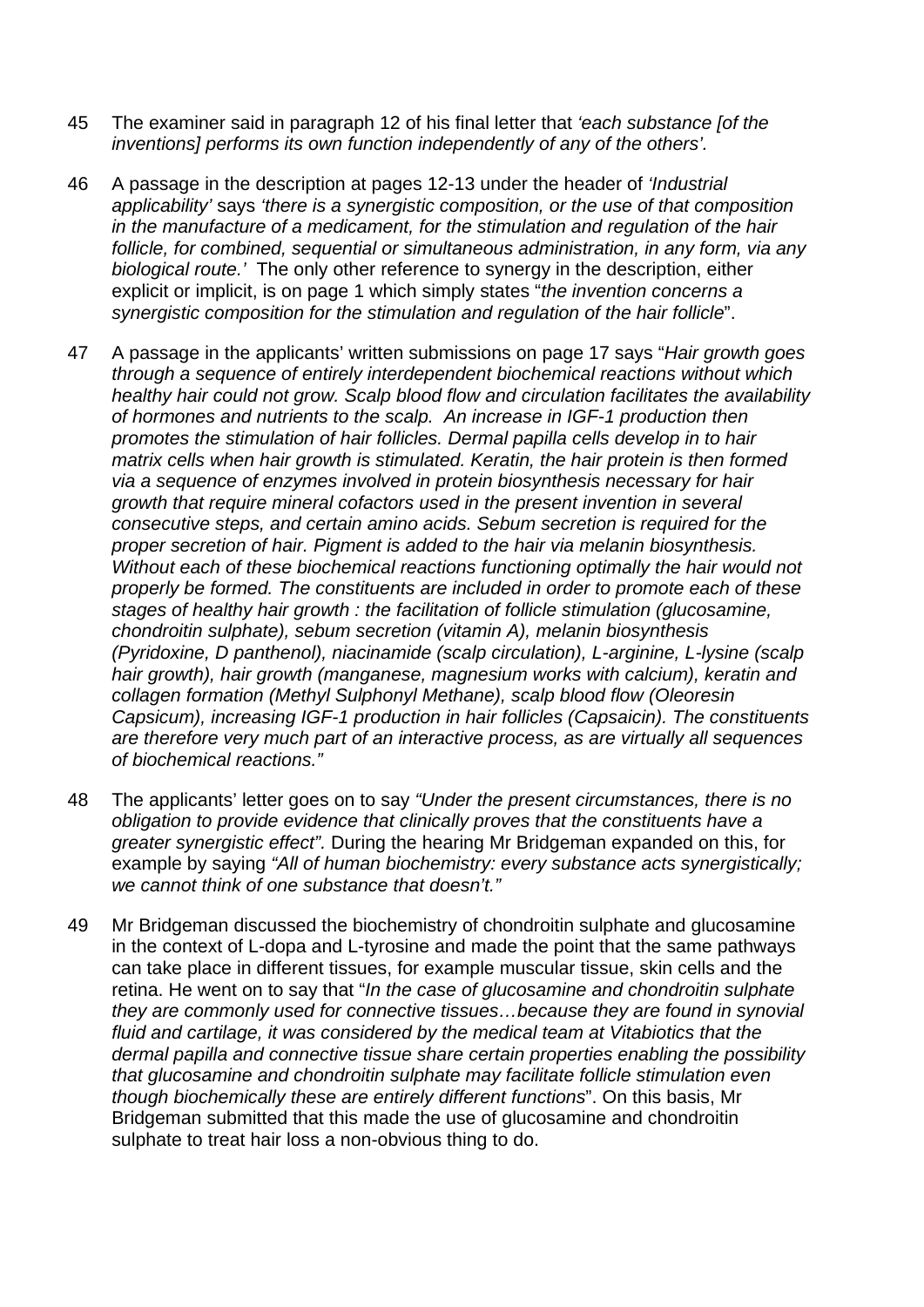- *50* From these submissions I understand that the nub of the applicants' assertion is that a combination of the factors necessary for a biochemical reaction to proceed is inherently synergistic. Furthermore, the applicants' view is that the ingredients of the compositions of the present inventions (in particular glucosamine and chondroitin sulphate) were only present in the prior art in multi-component formulations, and these ingredients were not specifically combined. I do not see the relevance of this. In my view the test for synergy set out in *Re. Sabaf* is based on the relationship of the different integers that make up the claimed invention, and not the interrelationship between the claimed invention and the state of the art.
- *51* The question to my mind is whether the ingredients in the instant case have a synergistic effect or an additive one and whether evidence of synergy has to be disclosed in the application as filed. The distinction between synergy and additive effects has been addressed in *Glaxo Group Ltd's Patent*[8](#page-10-0) which refers to an earlier authority, *Richardson Vicks' Patent*[9](#page-10-1). Moreover, these authorities also address the issue of whether synergy has to be disclosed in the application as filed.
- *52* I will summarise *Re. Glaxo* briefly. Glaxo's patent related to an anti-asthma formulation consisting of two different drugs, a ß-agonist which treated bronchospasm, and a corticosteroid which treated bronchial inflammation. It was common ground that bronchial inflammation and bronchospasm were two aspects of asthma. In *Re. Glaxo* the late Pumfrey J said at page 882:

*It is sometimes thought that a patent may be saved from a finding of obviousness if a combination otherwise obvious has some unexpected advantage, and, in particular, an advantage caused by an unpredictable cooperation between the elements of the combination. I do not consider that such an approach is in general justified. There is a limited class of cases in which the patentee has identified an advantageous feature possessed by some members only of a class otherwise old or obvious, has described the advantageous effect in his specification and has limited his claim to the members of the class possessing this advantageous feature. Such a claim may be justified on the basis of what is called selection. Unexpected bonus effects not described in the specification cannot form the basis for a valid claim of this kind. I think that the matter is described with complete correctness by Jacob J in Richardson-Vicks' Patent...:* 

*'Whether or not there was a synergy demonstrated by experiments conducted after the date of the patent cannot help show obviousness or non-obviousness. Nor can the amended claim be better if only the components of the amended claim (as opposed to the unamended claim) can be shown to demonstrate synergy. The patent does not draw any such distinction and it would be quite wrong for later-acquired knowledge to be used to justify the amended claim'*

*If a synergistic effect is to be relied on, it must be possessed by everything covered by the claim, and it must be described in the specification."*

<span id="page-10-1"></span><span id="page-10-0"></span>53 The applicants submitted that the precedents of *Re. Richardson-Vicks* and *Re. Glaxo Group* are not relevant to their case because they believe these cases

 <sup>8</sup> Glaxo Group Ltd's Patent [2004] RPC 43

<sup>&</sup>lt;sup>9</sup> Richardson Vicks' Patent [1995] RPC 568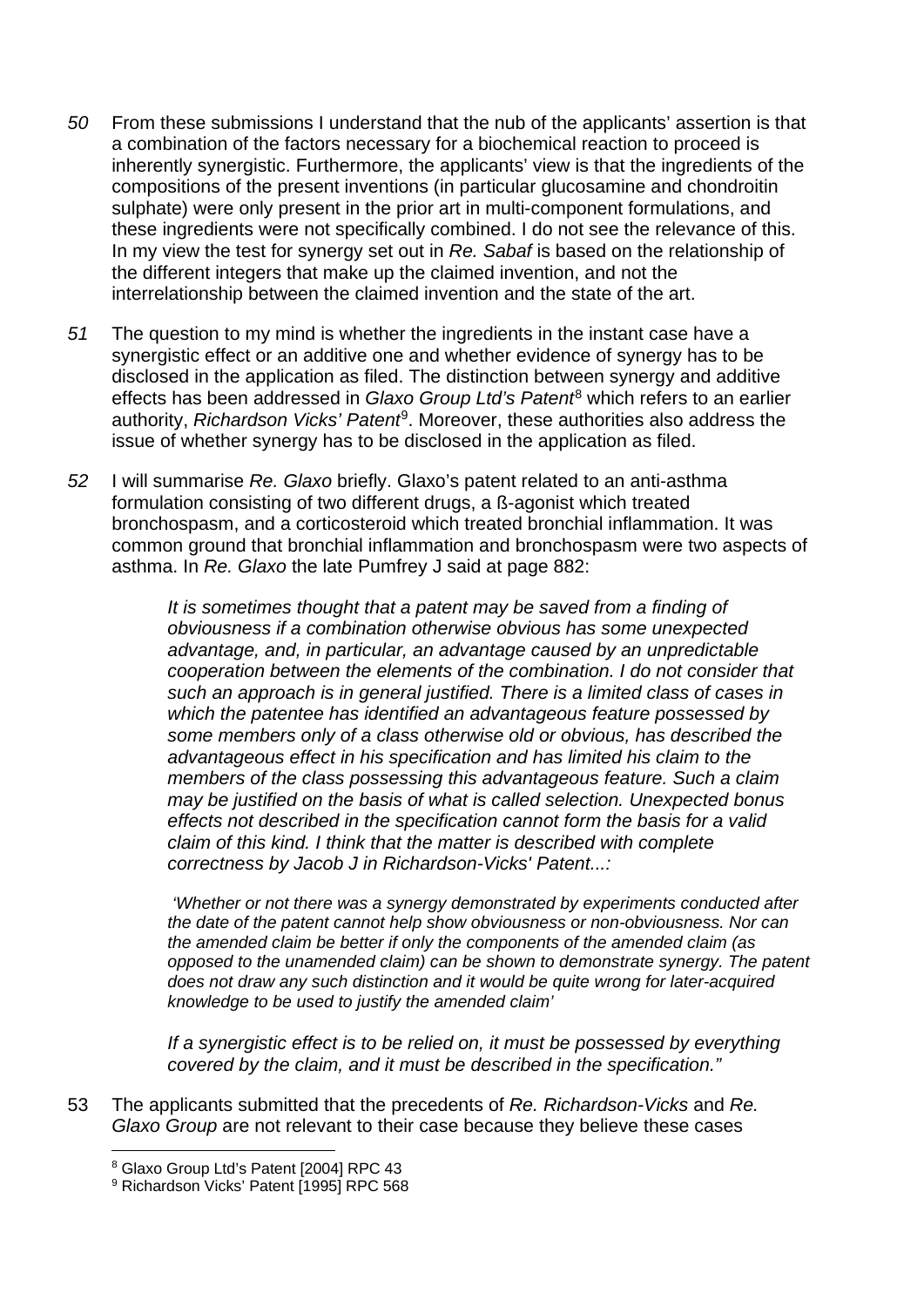concern "selection inventions". In correspondence, the applicants' submitted that *"It is a fundamental requirement of case law that it matches the specific circumstances. However as the present invention is not a "selection invention" it clearly does not".* I disagree with this view because both *Re. Richardson Vicks* and *Re. Glaxo Group* relate to a similar scenario to the present case - the activity of multiple components in a single formulation. Accordingly, I consider both authorities as relevant precedents to the instant case.

- 54 In my view both *Richardson Vicks* and *Glaxo Group* make it clear that evidence for synergy must be in the application as filed. A particularly important aspect of the applicant's submissions both at the hearing and in the correspondence is their suggestion that the MSM interacts with the chondroitin sulphate and glucosamine, by providing sulphur for keratin production in the follicle stimulated by the chondroitin sulphate and glucosamine. The reactions Mr Bridgeman described appear to concern a series of co-operative factors such as co-enzymes, co-factors and substrates rather than synergistic effects within the meaning used in *Re. Sabaf*.
- 55 On the point of the distinction between additive and synergistic effects, Mr Taylor said at the hearing that, in contrast to synergy, if multiple components merely have additive effects, then a reaction will still continue to operate when only one component is present and, by implication, submitted that the claimed formulation would not function as effectively if one of the components was absent. In turn, he submitted that the claimed composition was therefore synergistic. However, the description does not provide any information to support this. There is nothing in it which compares the relative functional effects of the claimed composition over individual ingredients or a mixture of a subset of ingredients.
- 56 Having read the application thoroughly with all of the applicants' submissions in mind, I cannot find any indication of synergy between the ingredients listed in the independent claims. Also I do not believe there are any grounds to support the notion that synergy between the ingredients, particularly glucosamine, chondroitin sulphate and MSM, would be regarded as implicit by the person skilled in this art. I therefore conclude that each component of the compositions defined by claims 1-5 acts independently of the other components. Accordingly, it is my view that claims 1- 5 each relate to a separate inventive concept for each ingredient listed.

Identify what, if any, differences exist between the matter cited as forming part of the "state of the art" and the inventive concept of the claim or the claim as construed; (step 3)

57 Before considering each of the prior art documents cited by the examiner as examples of the state of the art of each ingredient, I am minded of the applicants' strenuous submissions at the hearing that these prior art documents cannot be relevant as they require the skilled person to make a selection of a single ingredient from a long list. This point was stated in their written submissions as *"If 3 out of 20 constituents of a composition are in a [cited] patent [specification] that consists of over 1000 substances it certainly is not obvious to use only those three substances. Such a contention would have no logical validity. If an invention consists of A, B, C and a prior art document consists of A, B, C, and 20 other substances it could*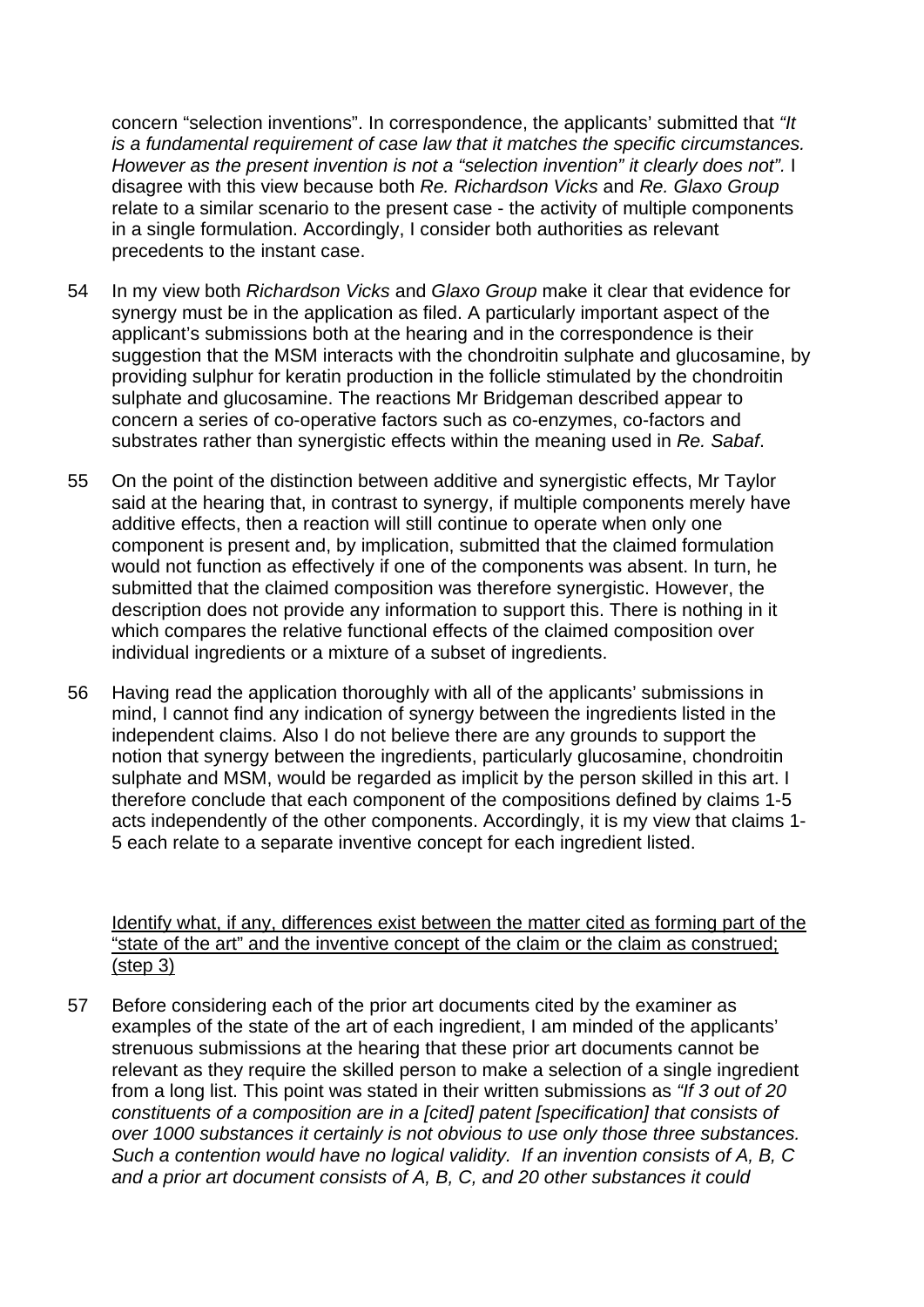*reasonably be argued that the choice of A, B, C, is obvious if that prior art documents states that A, B, C are of primary importance and that the other 20 constituents are only optional. However none of the proposed prior art documents made any suggestion of this kind."* 

- 58 The applicants' point is that because the citations disclosed "laundry lists" of every conceivable option, the skilled person is taught nothing of any use. Mr Bridgeman submitted that it was not appropriate to merely pluck ingredients from a long list without motivation to do so and that there was no disclosure of the separate use of chondroitin sulphate, glucosamine or MSM. I disagree that the disclosure of separate use is necessary (I note in any case that these three substances are not referred to separately in the claims). I return to the point which I have made above concerning the state of the art: in order for something to form the state of the art it is sufficient that it is disclosed anywhere in any form before the priority date of the application that is suitable for the purpose claimed. It is the state of the art, not the common general knowledge, which is determinative to step 3 of the *Pozzoli* test.
- 59 The cited prior art GB2461021 ('021) discloses every component except for the glucosamine and the chondroitin sulphate, as disclosed in claims 1-5 for the treatment of hair loss, namely Vitamin A Palmitate, Thiamine Hydrochloride, Pyridoxine Hydrochloride, Niacinamide, D-Panthenol, L-Arginine, Methyl Sulphonyl Methane, Ginger Oil, Cinnamon Oil, Oleoresin Capsicum, Magnesium, Zinc, Manganese, Sodium Glycerophosphate, L-Lysine HCl, Preservatives, Co-solvent (Propylene Glycol), Fragrances, Anti-Oxidant Cooling agent (Menthol), Emulsifier Vehicle (Purified water). The embodiment in '021 describes the use of these ingredients in a lotion, the same type of composition as the embodiment in the present application. Thus, there are no differences between these components recited in the instant claims and the state of the art with respect to their use in a topical composition for the treatment of hair loss.
- 60 US2004/0191202 ('202) discloses methods of promoting hair growth by administering '*a sugar that is metabolised to a glycosaminoglycan'*. An example is shown which *inter alia* includes 6.5% w/w glucosamine sulphate (though glucosamine itself may be used see [0033]) and 6.1% w/w chondroitin sulphate. '202 clearly envisages topical formulations for the treatment of hair loss (see paragraphs 47 and 61). There is no substantive difference between the disclosure of '202 and the inventive concept of claims 1-5 with respect to the topical application of either glucosamine and chondroitin sulphate for the treatment of hair loss.
- 61 WO2009/053163 discloses a topical hair treatment comprising a *'synergistic mixture of a….glycosamino production agent, a cell nutrition regulator, a microcirculation promoter…'*. At claim 4, the '*glycosamino production agent*' is selected from a group of nine ingredients including glucosamine and glucosamine sulphate. To me, the disclosure of this document shows there is no difference between the inventive concept with respect to glucosamine and the state of the art.
- 62 In JP2007262094 the skilled person is taught a hair growth enhancing agent for topical application which, at claim 2, preferably comprises chondroitin sulphate. JP2007176956 discloses a topical composition comprising chondroitin sulphate, specifically a *'trichogenous agent containing one or more material selected from the following material group is provided: bamboo grass extracts, Panax notoginseng*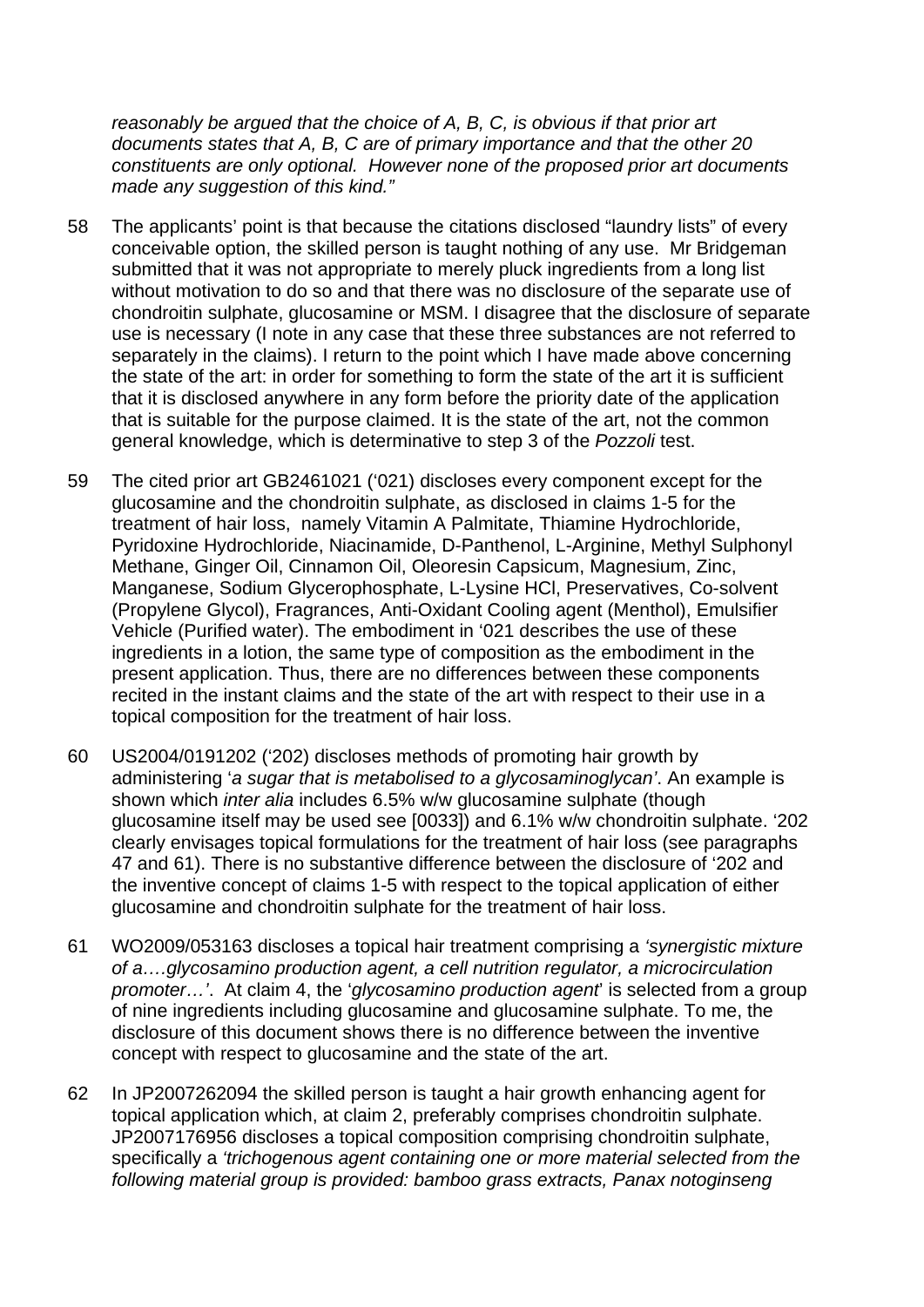*extracts, keratan sulfate, and hyaluronic acid and chondroitin sulphate…'.* JP2006298857 discloses an oral agent for hair restoration which *'comprises pine bark extracts and at least one selected from a group consisting of ascorbic acid, its derivatives, chondroitin sulfate and chondroitin sulfate protein conjugates.'* (The applicant's indicated they were content with the fact that the examiner had relied on machine translations of these Japanese documents and were familiar themselves with the EPOs translation tools).

- 63 On account of these Japanese documents in my view there is no difference between the inventive concept with respect to chondroitin sulphate and the state of the art.
- 64 In concluding comments, Mr Taylor submitted that the lists of ingredients in the prior art seem to be "cut and paste" as for example some of them are incorrectly spelt. However, I remain of the view that MSM, chondroitin sulphate and glucosamine are each featured adequately enough in each of the cited prior art documents for each of them to be regarded as state of the art in relation to the treatment of hair loss.

*Viewed without any knowledge of the alleged invention as claimed, do those differences constitute steps which would have been obvious to the person skilled in the art or do they require any degree of invention?" (step 4)*

- 65 I have found there is no synergy between the ingredients claimed in claims 1-5 they are a collocation. I have also not found any differences between the state of the art and the inventive concepts in claims 1-5. On these grounds there is no degree of invention in these claims.
- 66 However, I need to consider whether there is an invention in the particular proportions claimed for MSM, glucosamine and chondroitin sulphate claimed as it is possible that a patentable invention can arise from a selection of different components if that selection affords a technical advantage, as per *Glaxo Group's patent* referred to above.
- 67 The applicants made significant submissions on this point, focussing on the part of claim 1 which reads

"..*the proportion according to weight of Glucosamine and Chondroitin Sulphate is not the greatest of the constituents, and which (b) the weight of Methyl Sulphonyl Methane exceeds the combined weight of Glucosamine and Chondroitin Sulphate".*

- 68 The kernel of the applicants' submissions is that these proportions are technically significant.
- 69 Their letter states on page 18 "*…MSM contains sulphur which is required for the production of keratin and collagen. It has also been explained why glucosamine and chondroitin sulphate can facilitate follicle stimulation. The capacity to stimulate the follicle using glucosamine and chondroitin sulphate becomes worthless if the precursors of keratin, including sulphur provided by Methyl Sulphonyl Methane is not supplied in more abundant quantities. It is a basic principle of human biochemistry*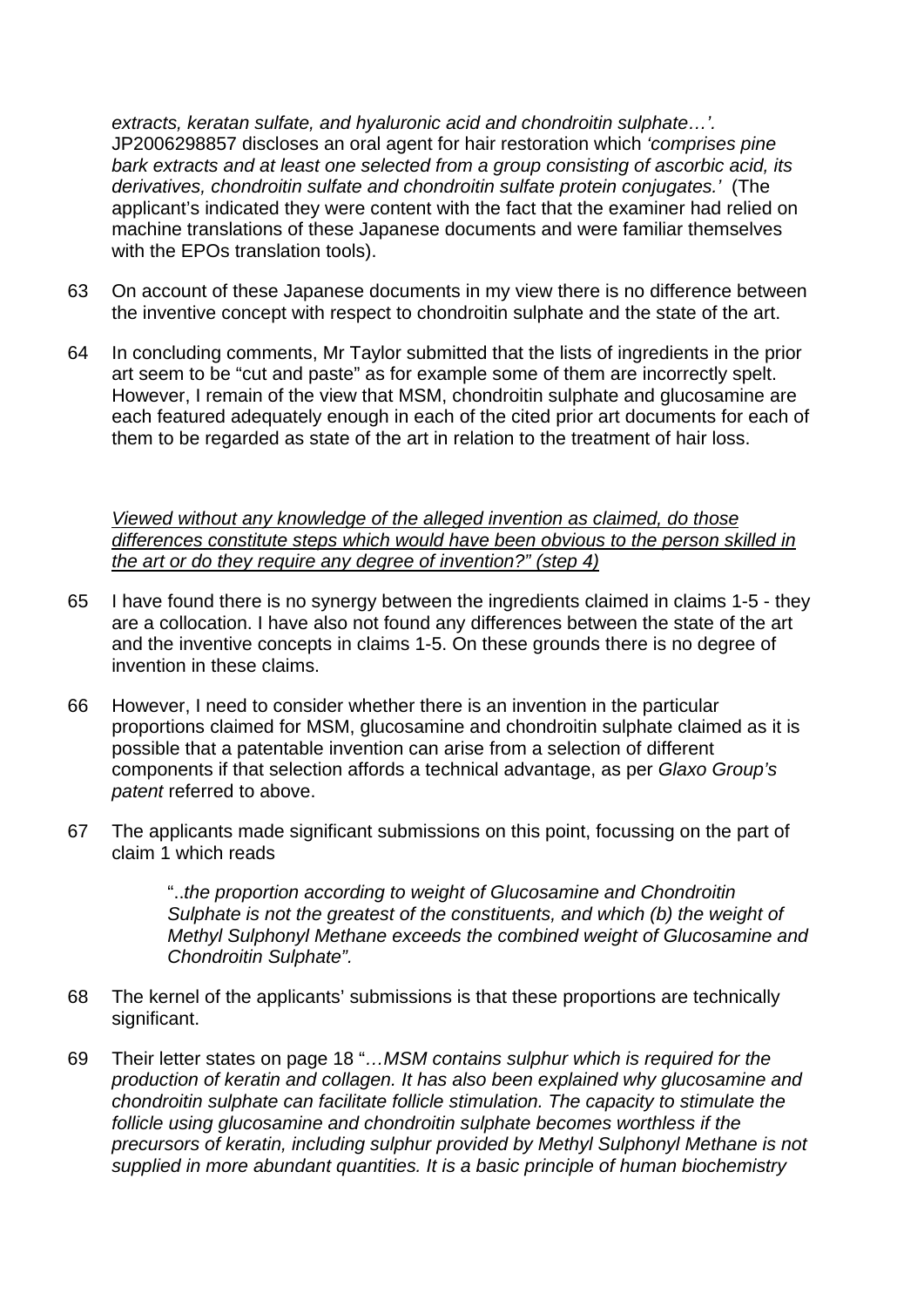*that the precursor of any biochemical reaction of biosynthesis must at least match or exceed the capacity of the biochemical reaction. If the quantity of Methyl Sulphonyl Methane was significantly less than that of glucosamine or chondroitin sulphate, they would lack sufficient quantity of the precursor with which to enable keratin biosynthesis. The proportions in claim 1 are therefore advantageous. This proportion of Methyl Sulphonyl Methane is a fundamental restriction that has purposefully been included in the claims from the outset".* 

- 70 The application says on page 4 that "G*lucosamine is commonly used for joint connective tissues. However, dermal papilla and connective tissue sheath share certain properties, enabling the possibility that glucosamine may facilitate follicle stimulation".* The application says exactly the same thing with respect to chondroitin sulphate. On the following page the application says "*MSM contains sulphur, which is required for the production of keratin and collagen. Both are important constituents of hair"*. The application provides no more detail about the properties of the three ingredients in question.
- 71 At the hearing Mr Bridgeman emphasised that the proportions of glucosamine, chondroitin sulphate and MSM are not present in the prior art. I agree. However, the question to my mind is whether the specification, implicitly or explicitly, teaches a technical advantage of the relative proportions of these three ingredients. As stated in *Re. Glaxo Group* referred to above, unexpected bonus effects which are not described in the specification cannot form the basis of an inventive selection.
- 72 Having considered the specification in light of the applicants' submissions I do not find a sufficient level of information in the specification that supports the applicants' contention that the claimed proportions of MSM, glucosamine and chondroitin sulphate provide a technical advantage.
- 73 For this reason and for the reasons given in paragraph 69 above, I consider that the independent claims 1-5 do not have an inventive step.
- 74 I have considered claims 6-8 and do not see that they add anything inventive to the claims upon which they are dependent. No submissions were made on the inventiveness of claims 6-8.

## **Conclusions**

- 75 I hold that claims 1-8 do not have an inventive step and, as such, they do not meet the requirement of section 1(1)(b) of the Act.
- 76 I have read the specification carefully and can find nothing that could reasonably form the basis of a valid claim. I therefore refuse the application under section 18(3).

## **Appeal**

77 Any appeal must be lodged within 28 days after the date of this decision.